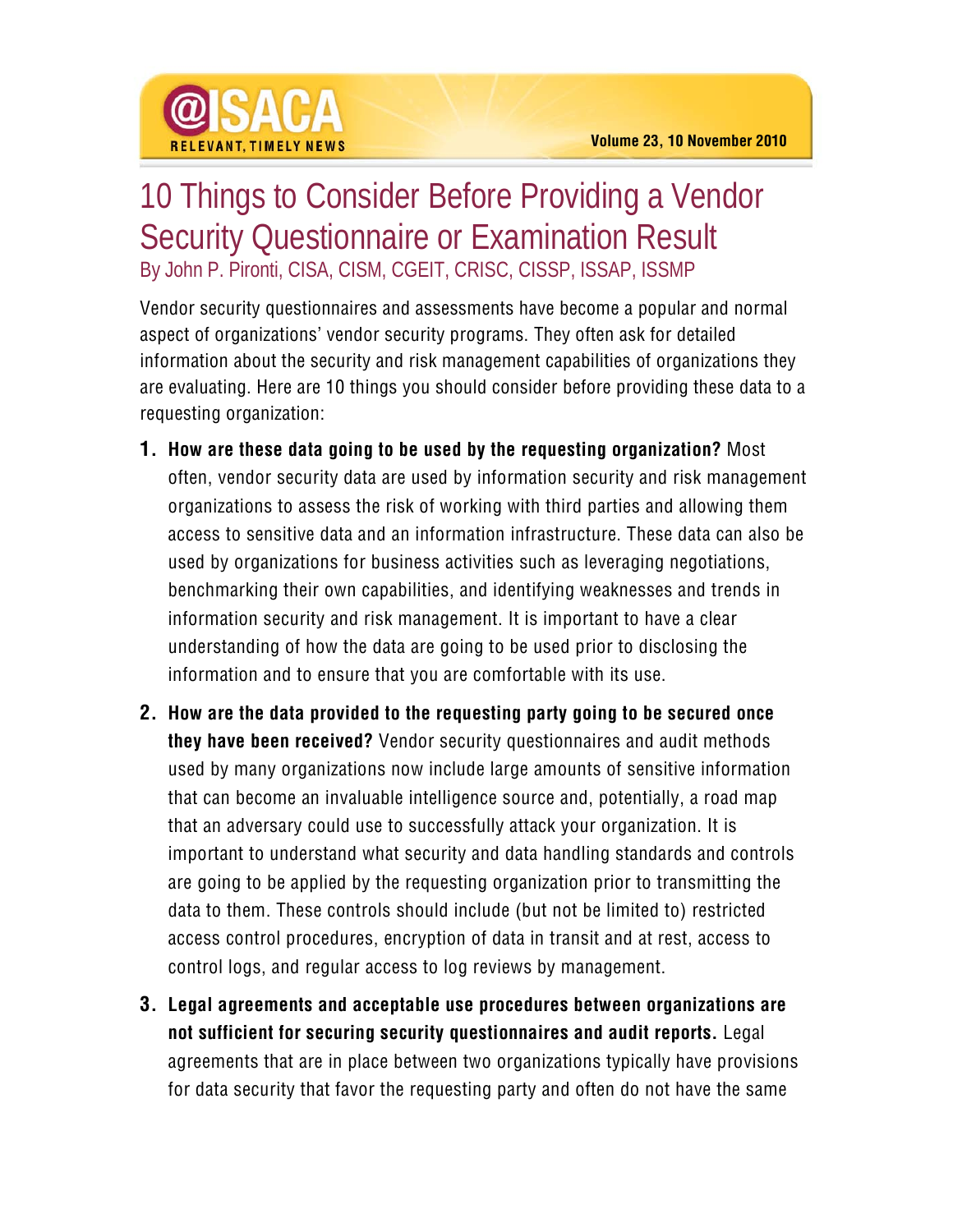provisions for protecting data provided by the vendor. Even if these provisions do exist, typically, they are applicable only in the recovery of damages in litigation, in the event of a misuse of the data, a data disclosure incident, or a malicious attack as a result of inappropriate access to or compromising of this information. If you are going to provide sensitive and detailed information about your information security and risk management capabilities to third parties, you should have legal language in place in agreements between both organizations that require mutually agreed-upon security measures be implemented to protect the data. The existence and appropriate operation of these measures should be verified on a regular basis during the time the requesting party has access to these data.

- **4. Ensure that you are not in breach of contract with other arrangements as a result of disclosing vendor security questionnaires to third parties.** Many organizations are interested in maintaining the confidentiality, integrity and availability of the data they provide to vendors as well as the access they provide them to the information infrastructures. They also would like as few people as possible to have access to information about the information security and risk management capabilities of an organization that they are working with to enhance their own security posture. Organizations may include provisions in their contracts that prevent the disclosure of information about the organization's information security and risk management capabilities.
- **5. Request a vendor security questionnaire and performing a vendor security audit of the requesting organization.** To ensure the proper handling and storage of the sensitive information, you should perform a vendor security audit, which can include your own questionnaire of the requesting party. If they are unwilling or unable to comply with this requirement, you should not transmit the security questionnaire to them. Instead, allow the requesting organization to review the completed vendor security questionnaire in person with an authorized member of your organization who can address questions or concerns that may arise as part of the review.
- **6. Relay only the information that is relevant to the products and services that you provide to the requesting party.** Many vendor security questionnaires are extremely comprehensive and request information about your information security and risk management capabilities that exceed the scope of services you provide the requesting organization. To limit the exposure of sensitive data associated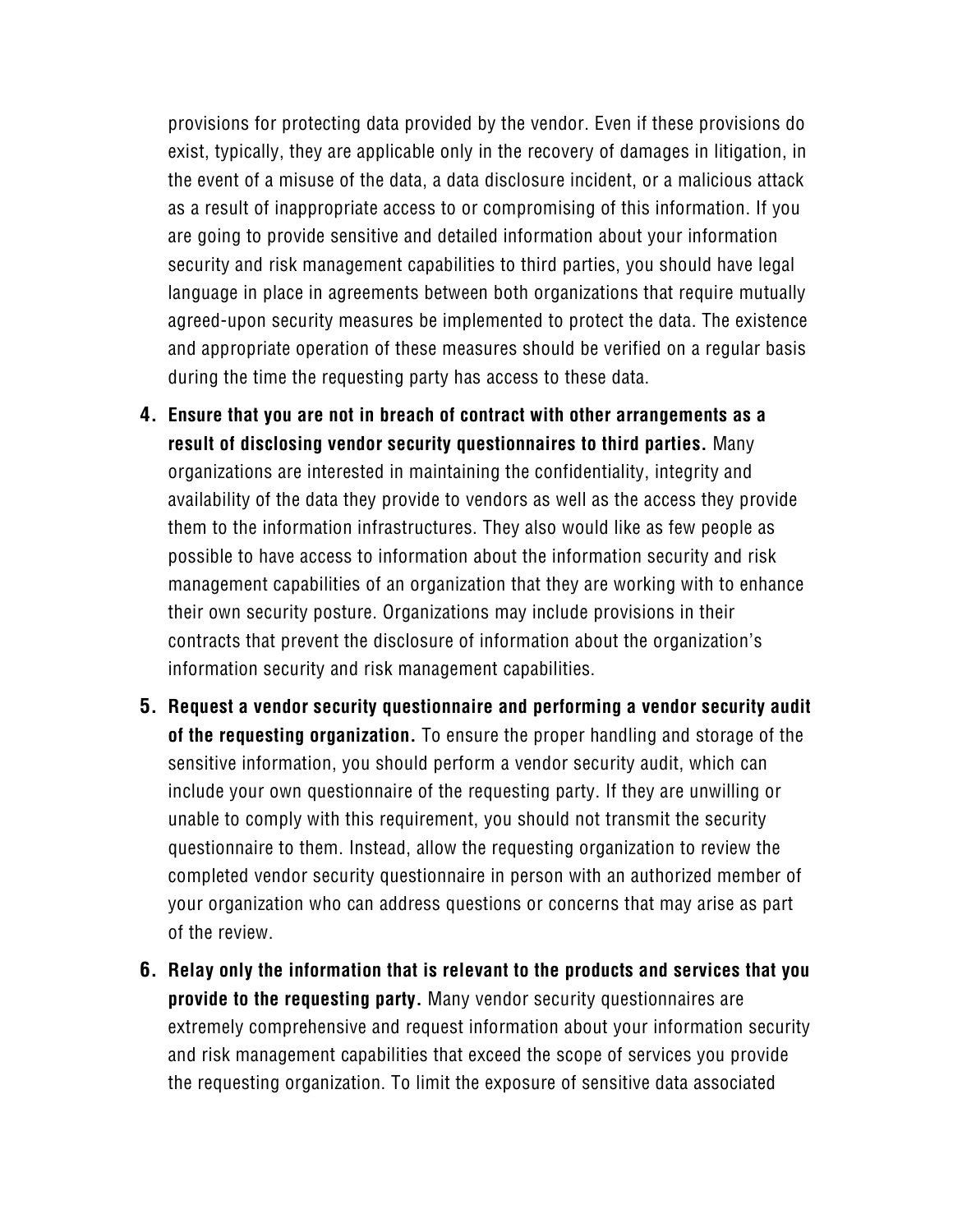with your capabilities, relay only the information that is applicable to the security of the services that will be provided to the requesting organization. If the organization requests information outside of this scope, provide it only when an appropriate business justification for its need has been presented and verified.

- **7. Understand how the questionnaire or assessment will be evaluated by the reviewing organization.** Different organizations have different requirements and areas of interest regarding information security and risk management expectations of the vendors with which they work. It is important to understand these in advance of providing information to ensure that your current capabilities and approach are in alignment with their expectations. If you believe that they are not, it is important to contact the requester in advance of any response or examination to come to a mutually agreed-upon set of capabilities that will be used to meet their requirements.
- **8. Do not be afraid to ask questions or push back on requirements identified in vendor security questionnaires or assessments.** Consider a vendor security questionnaire or examination a starting point in the conversation with a requesting party, instead of the authoritative set of requirements that you must meet to conduct business with them. Many organizations will use a generic security questionnaire for all vendors they work with that may not be applicable or appropriate to your business activities with them. If you disagree with or are unsure of some of the requesting organization's questions or requirements, engage the organization in a conversation. This will allow you to understand the threat it is trying to mitigate or the requirement it is trying to meet. Then, you can determine if you have an equivalent alternative that it has not yet considered.
- **9. Utilize third-party examinations and certifications when possible to reduce the need for extensive data disclosure.** When possible, work with vendors to define a mutually agreed-upon examination or certification to be performed by a third party whose formal opinion will meet the requester's requirement of a review of your information security and risk management capabilities without having to disclose sensitive information to the requester. This can be to the benefit of both parties since it removes the liability and overhead associated with maintaining the security of this information from the requester and ensures an appropriate evaluation has been completed. Often, this approach will work with multiple vendors, which will reduce the time and expense associated with responses to